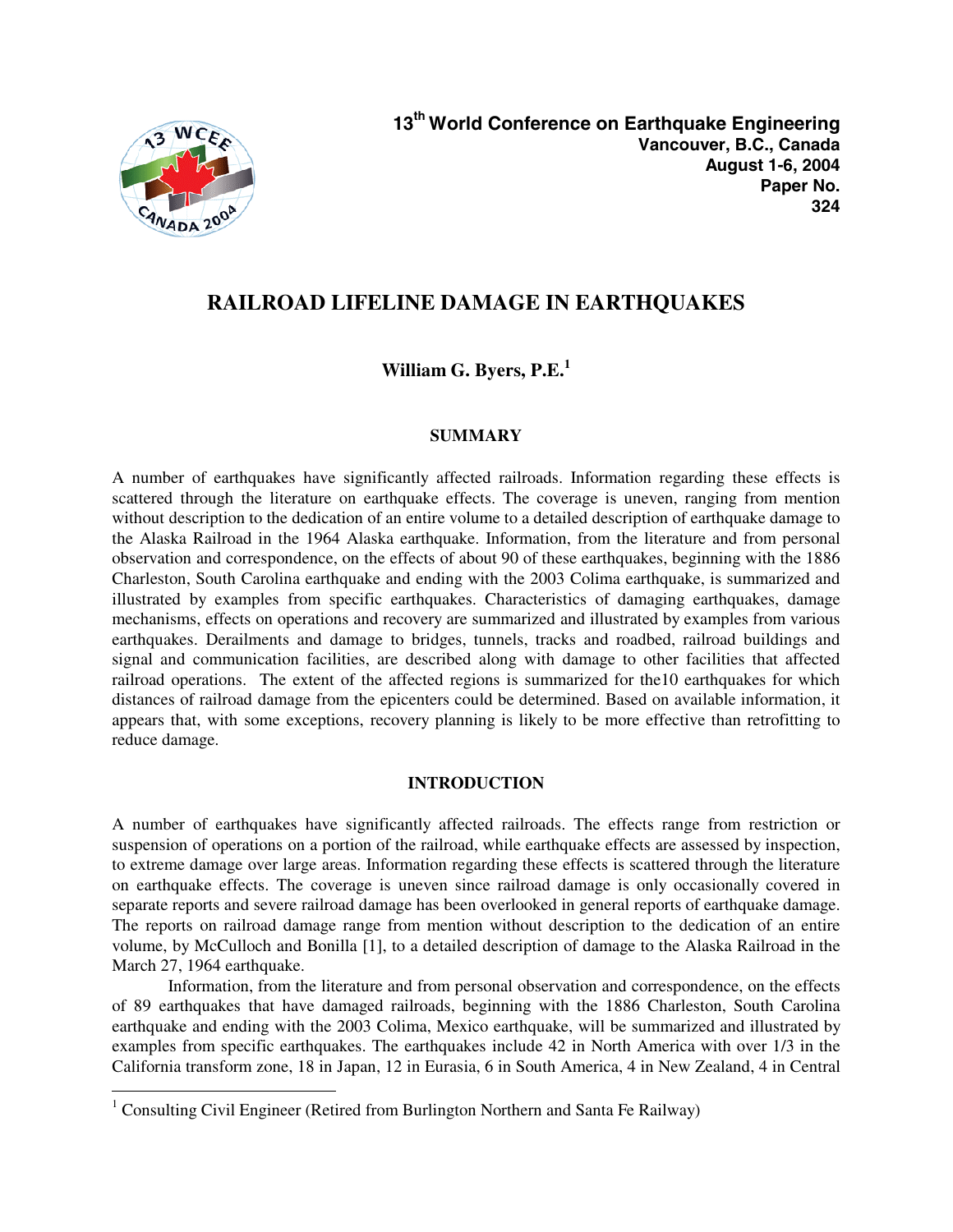America and one each in Africa, Taiwan and the Philippines. Three additional earthquakes in North America are reported to have caused rolling stock to move on the track without any report of damage. Since about 90 percent of these earthquakes were identified only through the literature, their distribution reflects the completeness of reporting for various regions as well as the regional frequency of damaging earthquakes and the density of railroads in the regions.

#### **DAMAGING EARTHQUAKES**

#### **Characteristics of Damaging Earthquakes**

Since earthquake intensity depends on both the distance from the fault rupture and local conditions as well as the magnitude and depth of the earthquake, the extent of railroad damage is only indirectly related to the characteristics of the earthquake. However, some trends are apparent in the characteristics of damaging earthquakes.

Forty-six of the 89 damaging earthquakes occurred in subduction zones. Of these, 15 occurred on the interface between the overriding plate and the subducting slab. Nine occurred in the plate and 8 in the slab. Information to define the remaining 14 was not available. Eighteen of the earthquakes occurred in transform zones. Sixteen occurred in plate interiors with 5 of these, arguably, in diffuse plate boundary zones. Six occurred in continental collision zones. Three occurred near triple junctions. One occurred in a continental rift zone. Thirty-two earthquakes were identified as thrust type ruptures, occurring on reverse faults or on the plate interface in subduction zones. Seventeen earthquakes occurred on strike-slip faults and 7 on normal faults. Six of the thrust earthquakes and one of those on normal faults were identified as oblique with slip angles between 30 and 60 degrees. Two earthquakes were complex, involving strike-slip and reverse faults. One complex earthquake involved strike-slip and normal faults.

Forty-nine earthquakes caused severe to extreme damage. Forty-eight of these had magnitudes between 6.0 and 9.5. One of them, the 1899 earthquake near Watsonville, California, had its estimated magnitude reported by different sources as 6.0 and 5.6. Twenty-four earthquakes caused moderate to significant damage. Magnitudes, ranging from 5.8 to 8.9, were reported for 22 of them. Sixteen earthquakes caused slight to minor damage. Magnitudes, ranging from 4.0 to 8.5, were reported for 15 of them. Hypocenter depths were reported for 71 earthquakes. Eleven of these caused only slight to minor damage. Of those causing moderate to extreme damage, 45 had reported depths of 33 km, the USGS default depth for shallow earthquakes, or less. Fourteen had depths in the 40 km to 80 km range. One had a reported depth of 102 km. Hypocenter depths and magnitudes for the 60 earthquakes causing moderate to extreme damage, which had their depths reported, are plotted in Figure 1.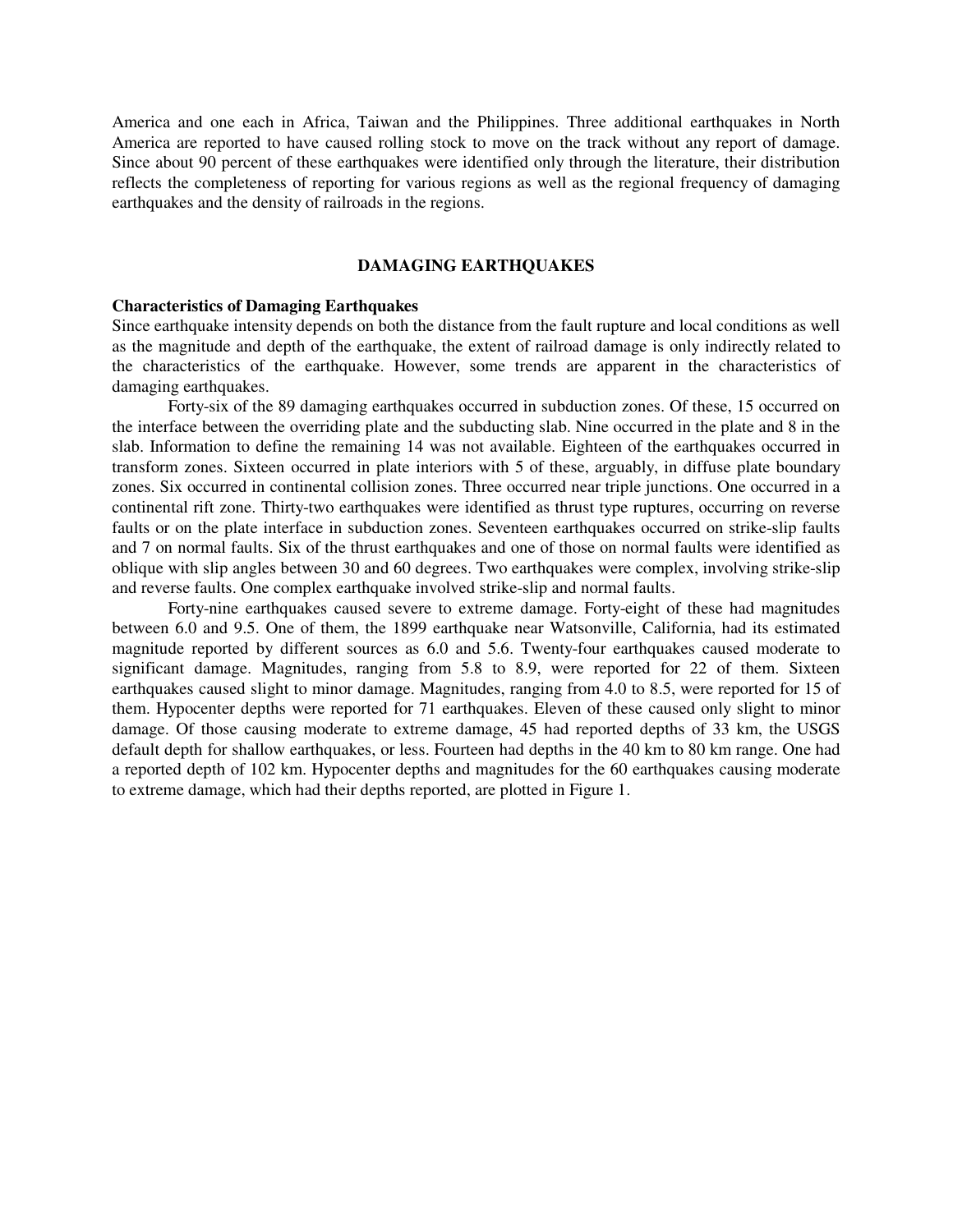

**Figure 1. Severity of railroad damage related to magnitude and depth of 60 damaging earthquakes.** 

## **Damage Mechanisms**

Damage from earthquakes occurs through several mechanisms. Surface displacements across the fault rupture can directly damage facilities that cross the rupture or, if under the ocean can cause tsunamis. Shaking from seismic waves can derail cars and locomotives, can directly damage structures, can produce permanent ground movements related to liquefaction and landslides and can cause damaging floods from dam failures. Appropriate measures to minimize damage or facilitate recovery depend on the mechanism causing the damage.

In 7 earthquakes, the surface trace of the fault rupture crossed the railroad alignment at one or more locations. In the 1906 California (San Francisco) earthquake, it crossed under a bridge at a relatively flat angle causing separation of piers. In the 1999 Kocaeli, Turkey earthquake, tracks were crossed at 3 locations on the line between Haydarpasa (Istanbul) and Ankara causing offsets in alignment at large crossing angles and pulled-apart rail joints at a flat angle crossing. At one large angle crossing, the track alignment was readily corrected but track surface could not be maintained during an extended period of time due to lack of support under the subgrade. In the other 4 earthquakes, tracks were offset horizontally and/or vertically by various amounts. Tsunamis associated with 7 earthquakes caused significant to extreme damage. Damage included bridge spans washed off piers, washed out embankments, and locomotives and cars derailed or overturned by the waves. Flooding from dams ruptured by the 1886 Charleston, SC earthquake washed locomotives and cars of 2 trains off the track, resulting in at least one fatality.

Ground acceleration, without secondary effects, such as liquefaction, caused a significant part of the damage in most of the earthquakes. Locomotives and cars, both standing and in moving trains, were derailed or overturned by earthquake accelerations in 15 earthquakes. In 15 of 49 earthquakes causing bridge damage, the damage resulted from shaking at locations where no permanent ground movement was involved. Shaking resulted in other damage, mainly to signal systems and buildings, in 31 earthquakes. In 4 of these, spans of overpasses fell on the tracks. In one case, the span fell on a passing train. Ballast was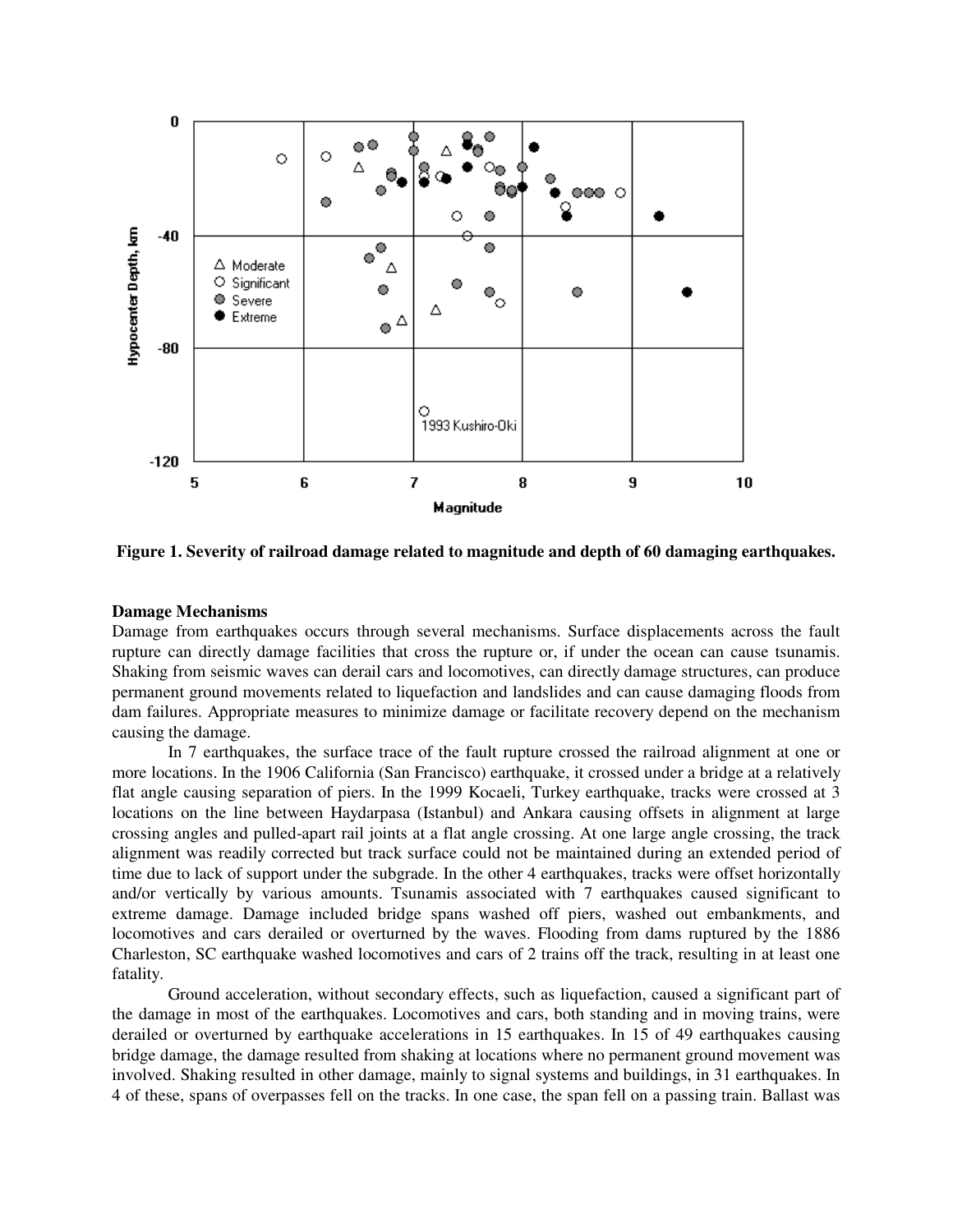sufficiently disturbed by shaking to affect track stability in a number of earthquakes. Earthquake-induced rockfalls and landslides in cuts damaged railroads in 26 earthquakes. Earthquake-induced movement along secondary faults, which crossed the tunnels, caused damage to tunnels in several earthquakes. Liquefaction and associated lateral spreading was a factor in many of the 61 earthquakes that damaged track and embankments, as well as in most of the approximately 30 earthquakes causing bridge damage due to permanent ground displacement. Damage included buckling of trestles, displacement of bridge piers, buckled track, pulled apart rail joints and settlement of embankments.

### **Distribution of Damage**

The geographical distribution of earthquake damage usually assumes a roughly elliptical shape with the major axis parallel to the fault rupture, but the severity is strongly influenced by local conditions. Information on the distribution of railroad damage is available for a limited number of the earthquakes. The distances from the epicenter at which damage occurred are strongly related to the relative position of railroad facilities and directional effects of the earthquake. The maximum distances of railroad damage from the epicenters of 10 strong to great earthquakes are given below.

- M9.2 1964 Alaska Track and bridge damage up to 150 miles (240 km)
- M8.4 2001 Atico, Peru Track damage up to 290 km
- M8.0 2001 Gujarat, India Track damage to 60 km, building damage to 200 km (severe to 130 km)
- M7.8 1999 Kocaeli, Turkey Minor tunnel damage up to 90 km
- M7.7 1999 Chi-Chi, Taiwan Track damage from liquefaction to 55 km
- M7.6 2003 Colima, Mexico Track damage from large rockfalls up to 120 km or 215 km (The location of the epicenter is uncertain.)
- M7.5 1952 Kern County, CA Extreme tunnel damage to 30 miles (50 km)
- M7.4 1999 Hector Mine, CA–Bridge and track damage to 15 miles (10 km), signal damage to 25 miles (40km),
- M6.9 1995 Kobe, Japan Extensive track and bridge damage to 45 km
- M6.8 2001 Nisqually, WA Bridge damage to 35 miles (55 km), signal damage to 70 miles (110 km)

## **EXAMPLES OF DAMAGE**

#### **Derailments and Related Effects**

Locomotives and/or cars were derailed or overturned in 23 earthquakes. Standing locomotives or cars were moved on the track without derailing in 4 other earthquakes. A maintenance-of-way inspection vehicle was derailed in one earthquake. In the M6.8 Nisqually, M7.8 Kocaeli (Izmit), M8.0 Gujarat (Bhuj) and M8.4 Atico (southern Peru) earthquakes, there were trains operating in the affected area at the time of the earthquake which did not derail and were able to proceed to an appropriate location to stop. However, 3 loaded tank cars standing in a yard were overturned in the Gujarat earthquake. The crew of one train in Gujarat thought the train had derailed when they felt the earthquake but determined, after inspecting the train, that it had not. Four of the derailments due to earthquake accelerations involved trains in the near field on tracks parallel or sub-parallel to the fault rupture. Two others were in areas where the general alignment was more or less parallel to the fault but the alignment at the point of derailment could not be determined. In 8 additional incidents due to earthquake motion, the relative orientations of the fault and track could not be determined. Two derailments were caused by track conditions resulting from the earthquake. Locomotives or cars were washed off the tracks by 2 tsunamis. Floods from 2 dams, which were broken in the 1886 Charleston, SC earthquake, both washed locomotives and cars of trains off the track. A flash flood caused by an earthquake-induced landslide in the 1923 Kanto earthquake washed a stopped passenger train into the ocean, as reported by the Japanese Bureau of Social Affairs [2]. The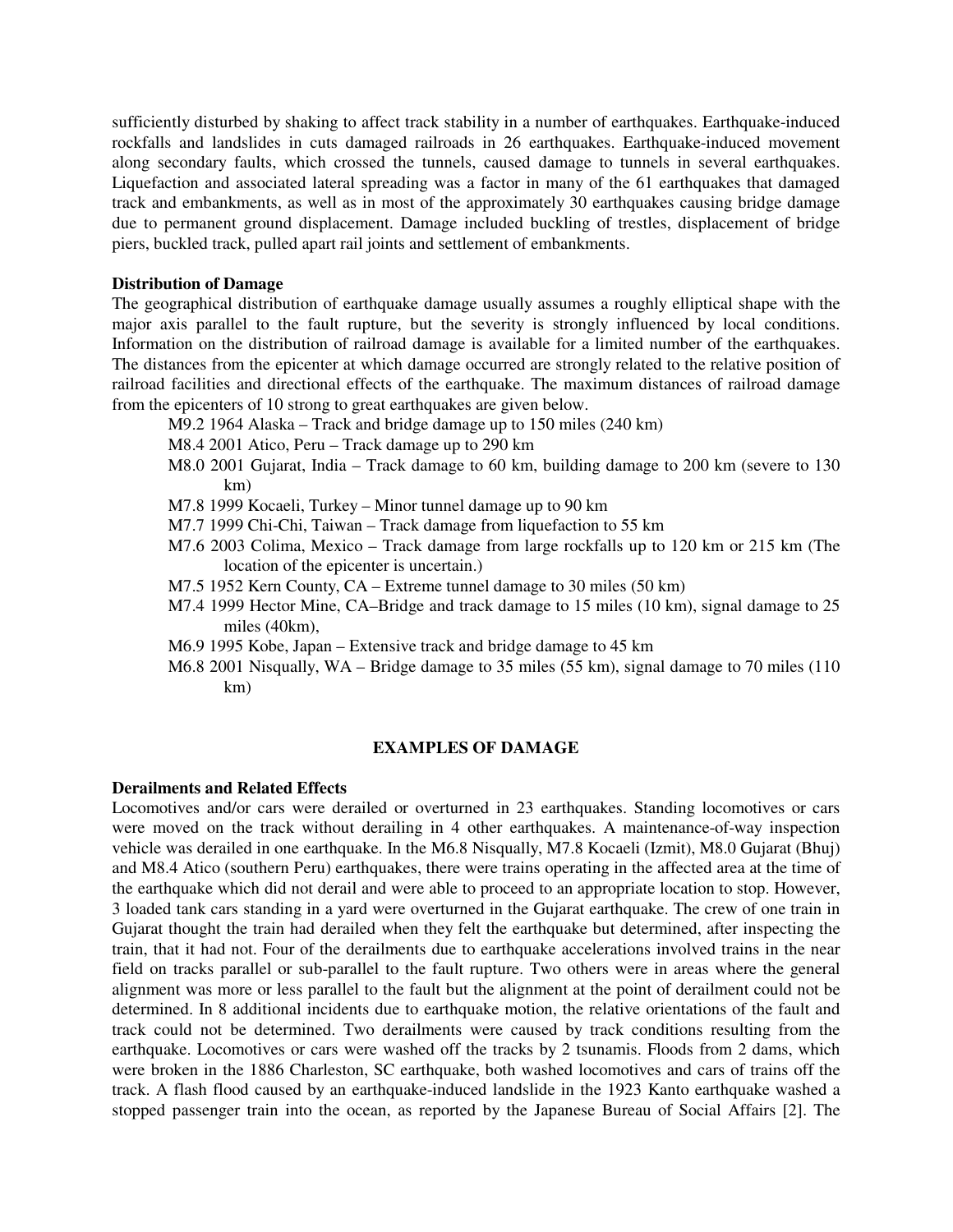Office of the Engineer, General Headquarters, Far East Command [3] report on the1948 Fukui earthquake describes derailments due to settlement of tracks under standing equipment in addition to the derailment of trains due to ground shaking described by Takahasi [4].

## **Damage to Bridges**

The behavior of railroad bridges in earthquakes varies widely. There was no railroad bridge damage in the  $M_w$  7.5 Kern County, California, the  $M_s$  7.8 Kocaeli, Turkey or the  $M_w$  8.4 Atico, Peru earthquakes. In all 3 of these earthquakes, there was severe damage to other railroad facilities in the immediate vicinity of bridges. On the other hand, bridges are known to have been damaged in 48 of the 91 earthquakes, with severe to extreme damage in 25 and moderate to significant damage in an additional 17. In 40 of the 48 earthquakes for which bridge damage was reported, other railroad damage was also reported. The type and extent of bridge damage was strongly influenced by design details, foundation conditions and liquefaction potential at the bridge site.

In the 1995 Kobe earthquake, there was extensive collapse of concrete rigid frame viaducts up to 45 km from the epicenter but a significantly smaller distance from the fault rupture. This appeared to be largely due to inadequate ductility of the viaduct columns which were reinforced according to detailing standards accepted at the time of their construction but later demonstrated to be inadequate for seismic loading. There were also a number of retaining wall failures.

The Southern Pacific Railroad bridge over the Pajaro River had substructure elements separated about 3.5 ft. (1.2 m) in the 1906 California earthquake by movement along the fault rupture which passed between them at an angle to the bridge of about 45 degrees, as described by Lawson [5]. Movement of an end span relative to the abutment is shown in Figure 2, which was taken from Lawson [5].



**Figure 2. Span displacement due to separation of piers and abutment caused by fault offset at Pajaro River.** *Plate 65.B of Lawson [5]* 

Liquefaction-induced lateral spreading of flood plains toward streams caused vertical and lateral buckling of timber trestles and movement of substructure units of steel bridges in the 1964 Alaska earthquake. Vertical buckling of a trestle is shown in Figure 3, from McCulloch and Bonilla [1]. Seventy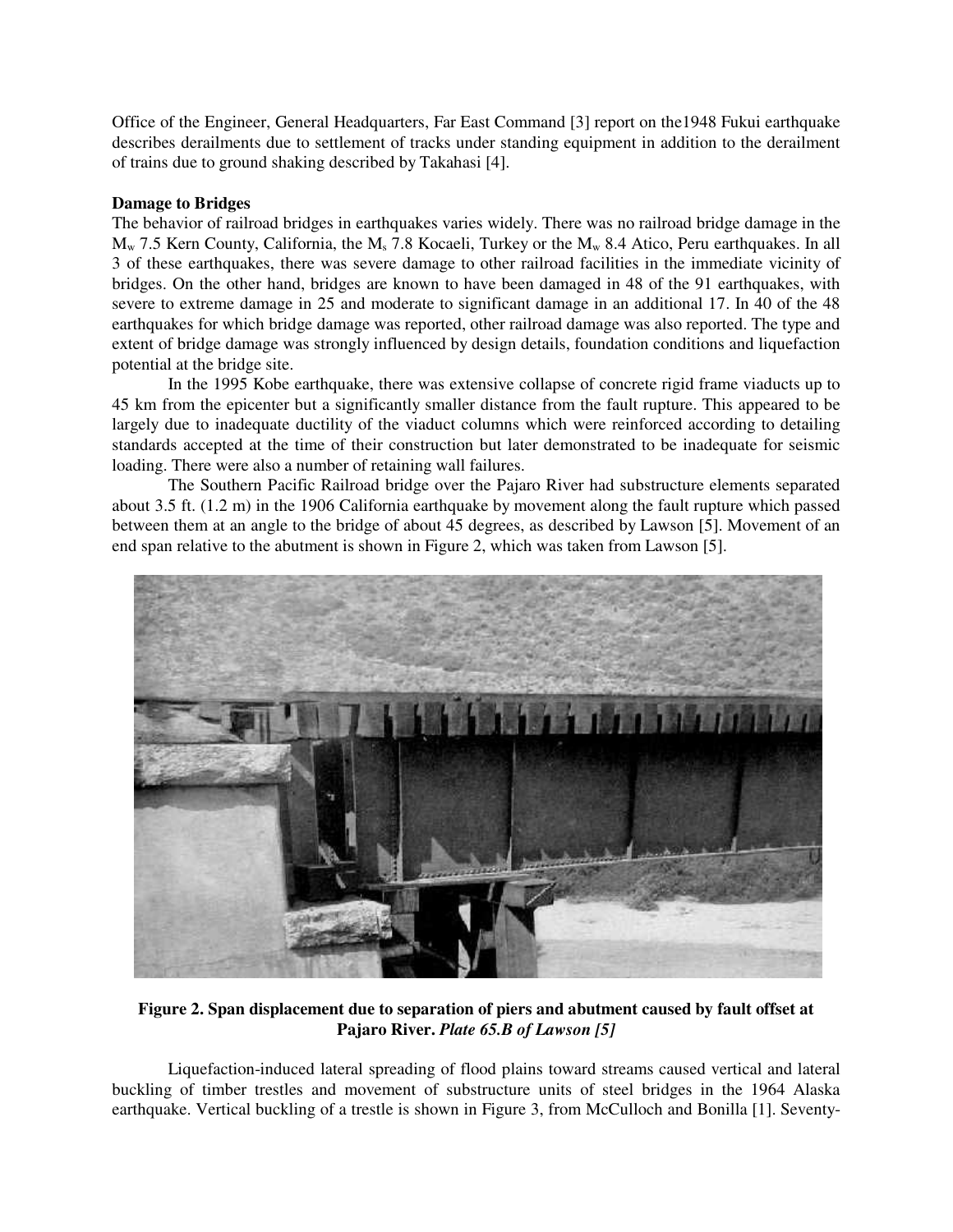five of 81 bridges within 150 miles of the epicenter were damaged. Dutton [6] reports similar, but less extensive, effects in the 1886 Charleston, South Carolina earthquake. There are numerous examples of movement of piers, which are probably related to liquefaction. These include movement of the pivot and rest piers of an open bascule bridge toward the center of the channel, which prevented closing the bridge after the 2001 Nisqually, Washington earthquake.



**Figure 3. Vertical buckling of trestle caused by lateral spreading.**  *Figure 13 of McCulloch and Bonilla [1]* 

In the 2001 Gujarat earthquake, stone arch bridges and bridges with stone piers were damaged. Arch bridge damage included failures caused by outward earth pressure against parapets and spandrel walls, as shown in Figure 4, cracking in mortar joints of arch rings and displacement of stones in arch rings due to outward movement of abutments. Steel girder bridge damage included movement of girders relative to piers and/or pier displacement resulting in unacceptable track geometry and, in some cases, bearing and/or anchor bolt damage. Cracking of horizontal mortar joints in stone substructure units occurred in both steel girder and concrete slab bridges. Other bridge damage included separation of wingwalls from abutments and other damage to wing walls. Separation of wingwalls from abutments has been observed in other earthquakes and appears to be related to excess earth pressure developed by the earthquake.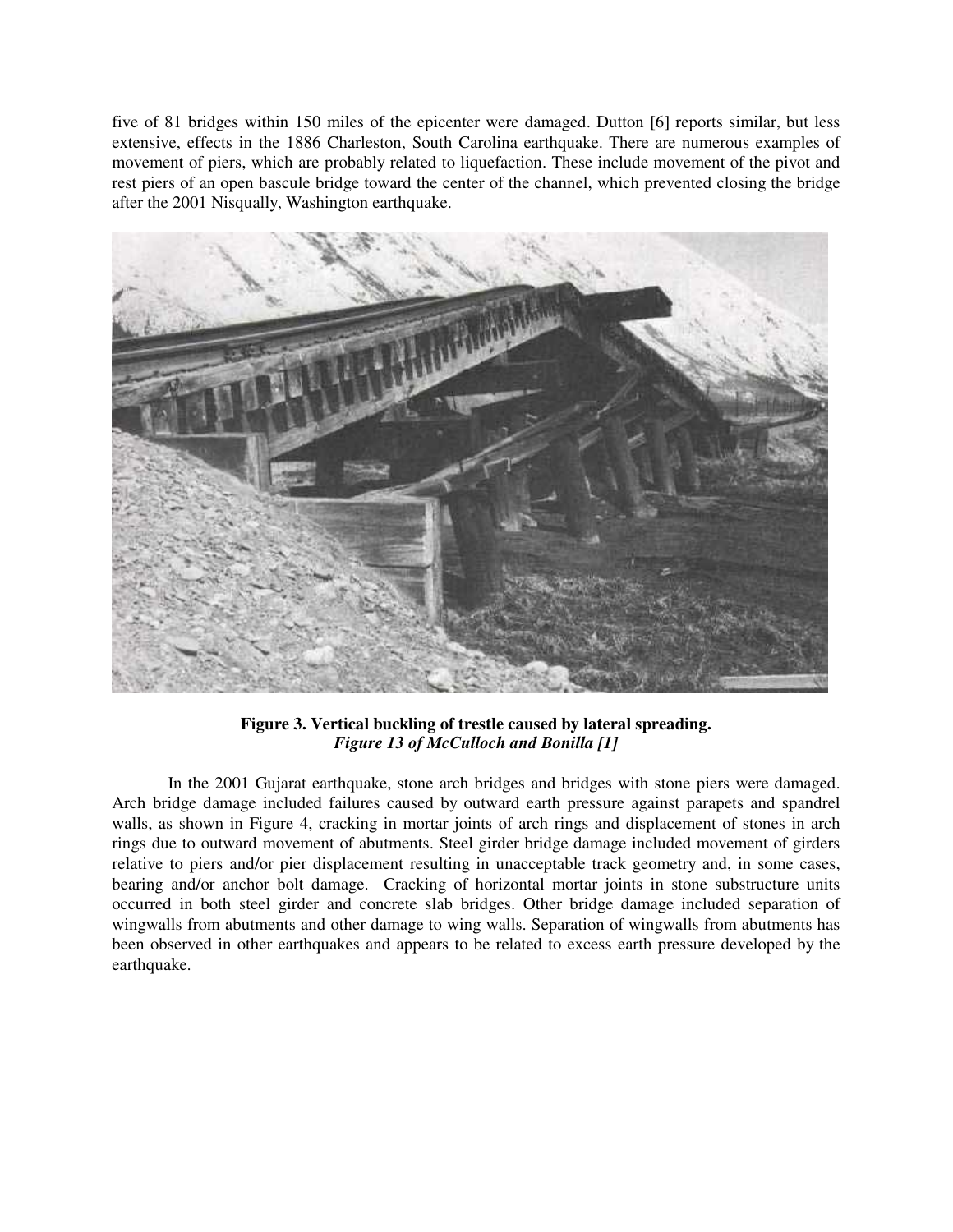

**Figure 4. Failed spandrel walls of masonry arch bridge.** *Western Railways (India) photo*

# **Damage to Tunnels**

Tunnels were damaged in 16 earthquakes. In 6 of these, tunnel damage was severe to extreme. In one, the 1952 Kern County, California earthquake, there was extreme damage to 4 concrete lined tunnels located approximately 30 miles from the epicenter, primarily where they were crossed by secondary faults. Damage, as reported by Steinbrugge and Moran [7], included collapsed walls and roofs and a location where one rail of the buckled track penetrated or slid under the lining. Restoration of service, on a temporary line, required 26 days. Bridges between these tunnels were undamaged. The tunnels were between 20 and 30 miles from the epicenter. Tunnel damage was slight or minor in 6 earthquakes. In one of these, the 1999 Kocaeli earthquake, one wall of a tunnel, located approximately 90 km from the epicenter and fault rupture, was cracked. The structural connection between the bottoms of the tunnel walls had been removed to lower the track for improvement of the vertical clearance. The vulnerability of the tunnel was increased due to the wall that cracked lacking lateral support because it was close to a steeply sloping hillside. The damage was minor and repairs could be delayed to fit the normal maintenance program. A number of tunnels closer to the fault rupture were not damaged.

# **Damage to Tracks and Roadbed**

Sixty-three earthquakes caused track damage and/or embankment failures. Eighteen of these and 10 other earthquakes caused slides and/or rockfalls in cuts. Track damage ranged from displaced ballast without other track disturbance to broken ties, pulled apart joints as shown in Figure 5, broken rails, buckled track, lateral displacement of up to several meters and loss of vertical support for track over appreciable distances.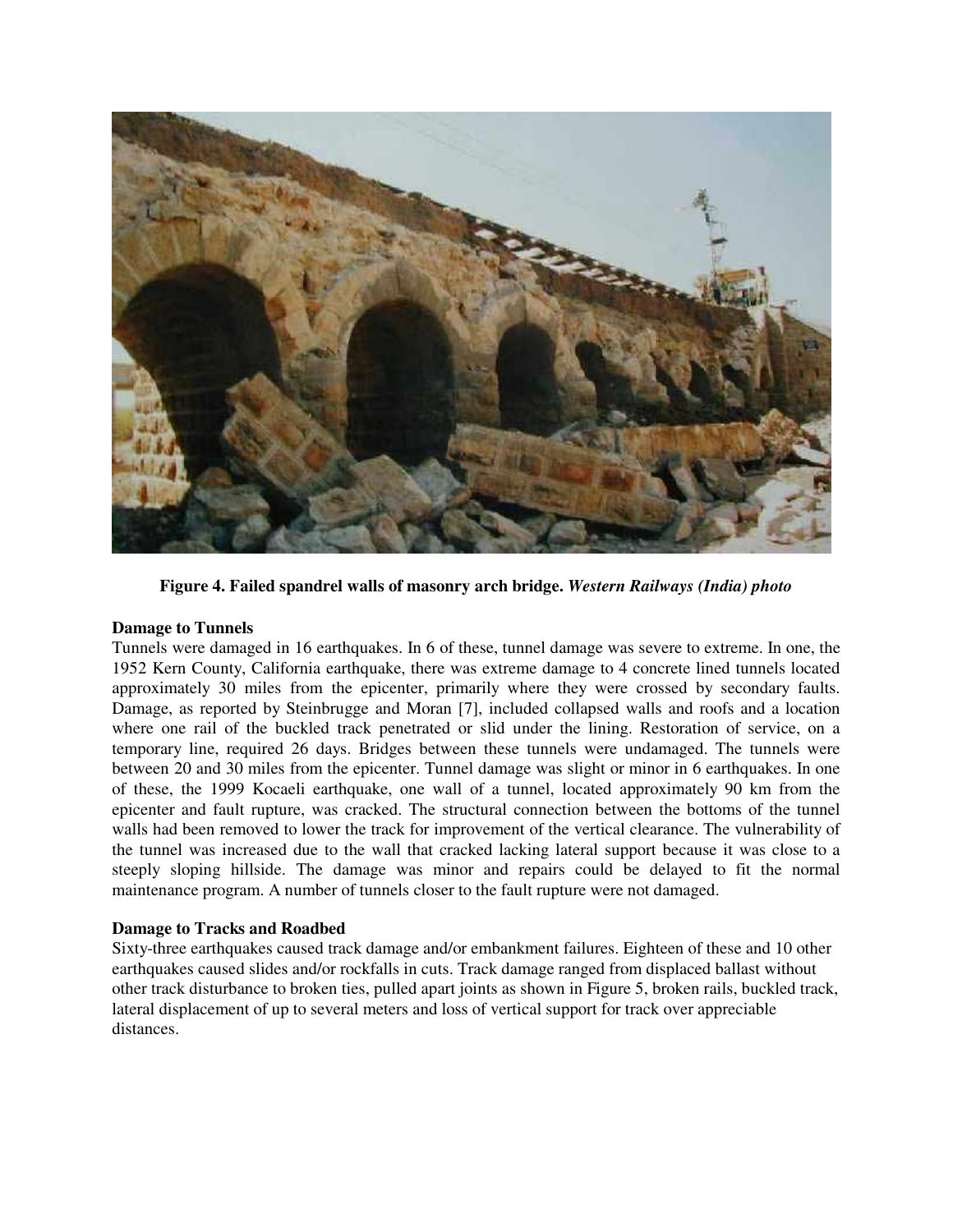

**Figure 5. Insulated joints pulled apart by ground motion.** *Turkish State Railways photo* 

In the 2001 Atico, Peru  $M_w$  8.4 earthquake, severe damage from rockfalls and embankment failures was extensive within distances of about 300 km from the epicenter and 150 km from the rupture surface. Within these distances the extent of damage did not correlate with distance, indicating that, within the region of damage, other factors were more important than distance from the rupture in determining the extent of damage. Slides and rockfalls in cuts buried the track to depths as great as 5 meters as shown in Figure 6. Rockfalls broke rails and ties.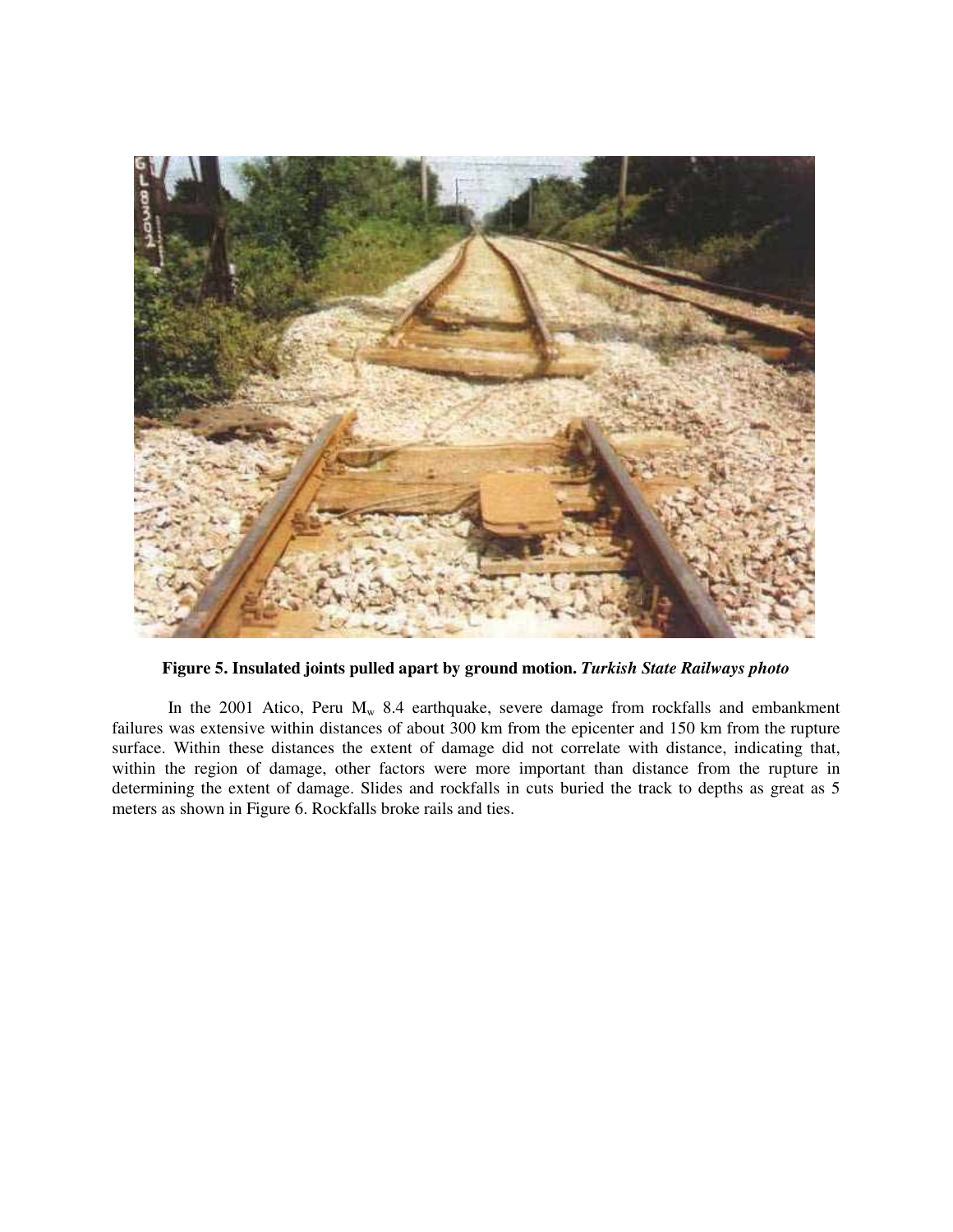

**Figure 6. Track buried by rockfall.** *Southern Peru Copper Corp. photo*

## **Damage to Buildings**

Typically, building damage did not prevent running trains. However, destruction of stations, roundhouses and other support facilities had a serious impact on operations and recovery in a number of earthquakes.

In the 2001 Gujarat earthquake, damaged railway-owned buildings numbered in the thousands with about one third damaged beyond repair. To keep this number in perspective, it should be noted that it includes housing units for a large percentage of railway employees, schools, hospitals and other facilities not owned by railroads in many parts of the world. It also includes a large number of minor structures, such as interlocking towers and cabins at road crossings that are protected by gates operated by employees stationed at the crossings.

The most severe damage to railroad facilities in the 1999 Kocaeli earthquake was the nearly total destruction of a major part of a passenger car shop at Adapazari. The shop, in service since 1951, produced about 200 cars per year for the Turkish State Railway at approximately 45 percent of the cost of comparable imported cars. An example of the damage is shown in Figure 7. Some portions of the shop were less severely damaged. Other portions completely collapsed.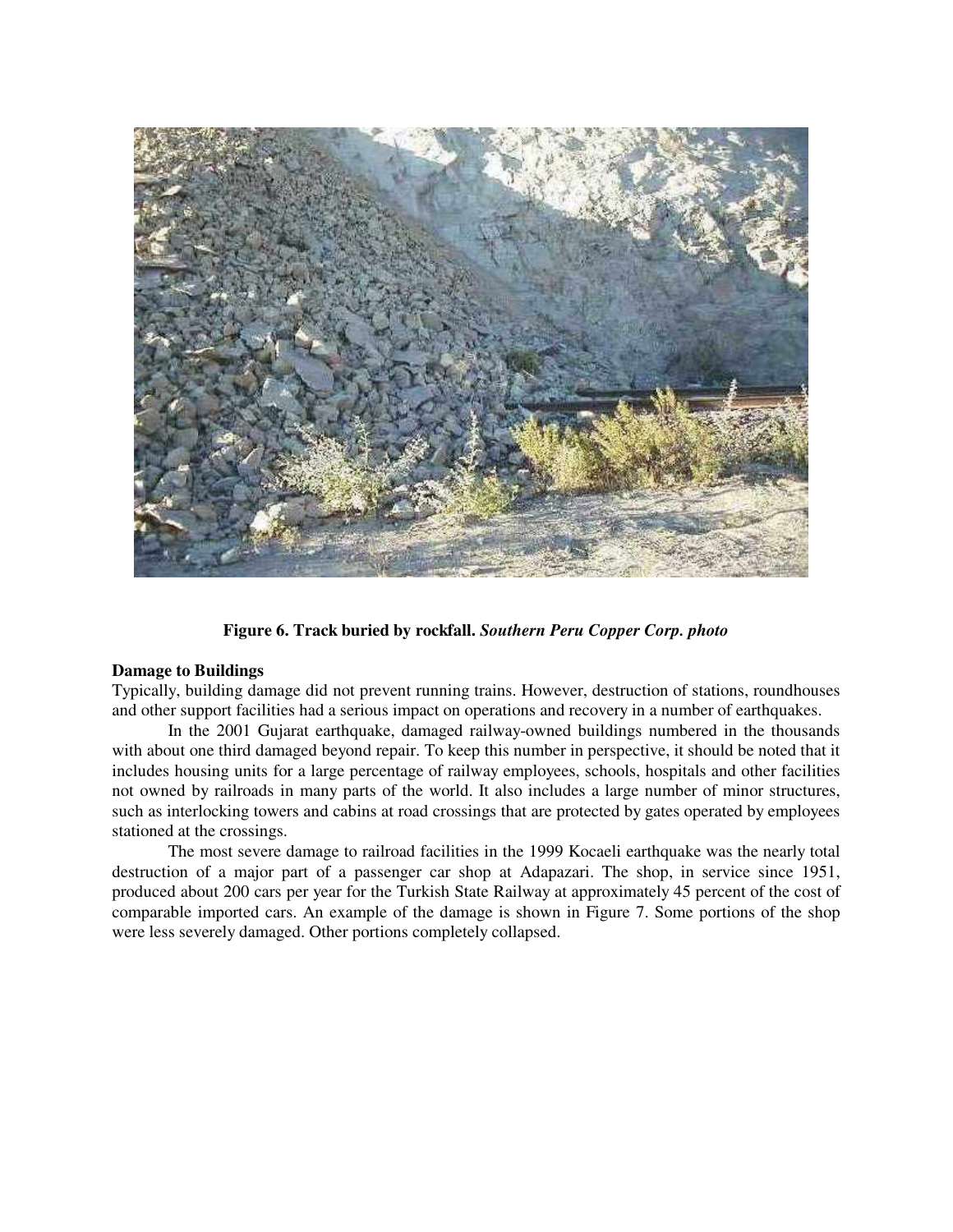

**Figure 7. Car partially overturned by failed structure in Adapazari shop.** 

Severe damage to major railroad buildings occurred in other earthquakes including the 1925 Santa Barbara, California, 1948 Fukui, Japan, 1964 Alaska and 1995 Kobe events. Minor structures, particularly the elevated water tanks formerly used to supply steam locomotives, are also vulnerable to earthquake damage.

# **Damage to Signal and Communication Facilities**

Signal systems have suffered limited damage in relatively low magnitude earthquakes due to broken batteries, overturned electrical relays and wrapped wires in pole lines. Such damage is often highly disruptive but can be quickly repaired. Similar damage occurs in larger earthquakes together with more extensive damage such as broken signal masts. In the Gujarat earthquake, where there was significant damage to signal and interlocking systems, operation was resumed with manual operation of switches and reduced speed for facing point moves in accordance with interlocking operating standards. Where signals were inoperative, paper authority was used for track occupancy within absolute blocks. The latter would be similar to track warrant operation in North America, with the track warrants delivered to trains by operators instead of by radio. As repairs were made, speed restrictions were removed until normal operation was restored.

# **Other Damage**

Damage to non-railroad facilities can prevent operation of the railroad. In the 1999 Kocaeli earthquake, a fire in a refinery adjacent to the right-of-way prevented operation of an important line for nearly 6 days after the earthquake and 93 hours after repair of damage to the railroad had made the line otherwise operable. Overpass spans fell on tracks in at least 4 earthquakes. In one of these, the 1964 Niigata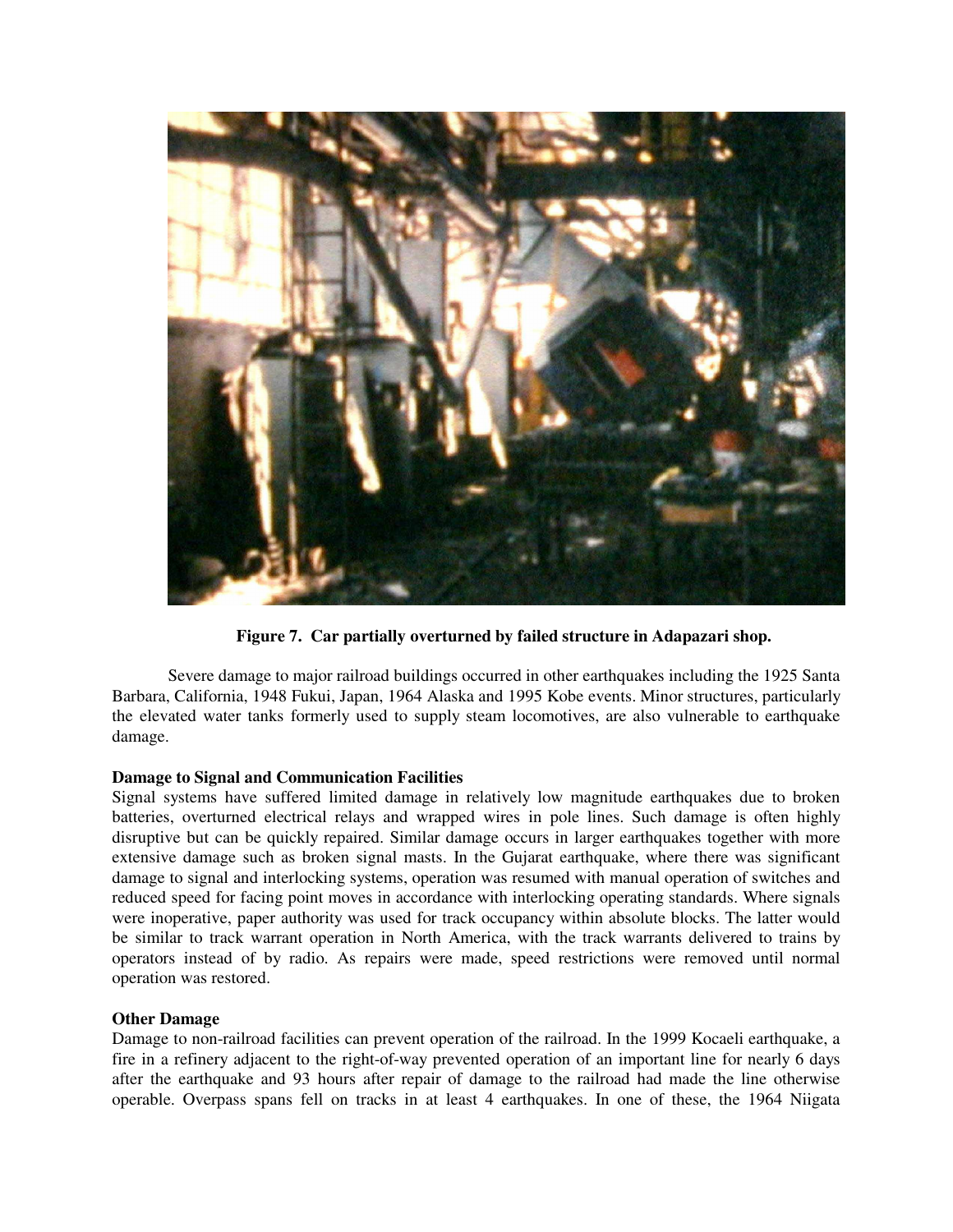earthquake, an overpass fell on a passing train. In other earthquakes, debris from adjacent buildings temporarily blocked tracks. In the 1995 Kobe earthquake, the catenary system was damaged at various locations within 50 km of the epicenter. Damage to facilities of electricity suppliers has affected the operation of electrified lines. In the 1999 Chi-Chi, Taiwan earthquake, an important undamaged line could not be reliably operated for 10 days after the earthquake because of damage to power plants, according to Abe, *et al.* [8]. In the Kocaeli earthquake, one substation supplying power to the railroad was not operable but it was possible to supply power through adjacent substations.

### **Recovery**

The recovery of a railroad from a significant earthquake depends on the severity and extent of damage, the resources available for repair and the urgency of restoring service. As a minimum, inspection to ensure the safety of the track and related systems is required after moderate and larger earthquakes in the vicinity of the railroad. This typically prevents normal operation for 5 hours or more although undamaged lines were returned to operation within 3 hours after the 2001 Gujarat, India earthquake due to a sizeable number of strategically located inspection personnel. Although operation of the railroad was almost immediately known to be impossible, inspection of the Southern Peru Copper Corporation's railroad to evaluate damage after the 2001 Atico, Peru earthquake required 48 hours for inspection on foot due to inaccessibility by road and blockage of the track.

Where track, bridges or signal systems are damaged but restricted operation is possible, repairs are normally made under traffic. Where operation is not possible, partial repairs necessary to allow restricted operation are typically made as rapidly as possible, with permanent repairs for normal operation completed after limited service is restored. After the 2001 Gujarat, India earthquake, some bridges required temporary repairs before they could carry traffic. At others, trains were required to stop before crossing the bridge and to cross at a specified slow speed until repairs were completed. Following the 1952 Kern County, California earthquake, which caused extreme damage to several tunnels, a temporary shoofly with undesirable alignment and grades was opened within 4 weeks and permanent repairs were completed after 21 weeks. After the 1995 Kobe earthquake where there was extensive collapse of long viaducts in a metropolitan area, operation over temporary facilities was not an option but alternate bus service was provided for passengers during a 23-week reconstruction period. Following the 1999 Chi-Chi, Taiwan and 2001 Gujarat earthquakes, main lines were restored to service considerably before branch lines. When only part of a railroad is in the affected area and the damage is extensive, personnel and equipment are usually brought in from other areas to expedite repairs.

#### **Conclusions**

Although earthquake damage to railroads is most frequent in highly active seismic areas having a high density of railroads, such as Japan and California, extreme damage to railroads from M7 and greater earthquakes has occurred in other areas. In large earthquakes, the extent of damage may be influenced as much or more by local conditions than by the distance from the fault rupture. Effects beyond the immediate control of the railroad, including structures falling across tracks, fires adjacent to the right-ofway and loss of power, can prevent operation of a railroad after an earthquake. In these situations, the restoration of rail service may depend on the performance of entities beyond the control of the railroad.

With the exception of bridge detailing and securing signal system components and similar equipment to prevent damage from moderate accelerations, recovery planning is likely to be more effective than retrofitting to reduce damage. Retaining walls and earth retaining components of bridges, including wing walls and spandrel walls of filled spandrel arches, are frequently damaged, possibly because of design loads that are not adequate for earthquake conditions. Railroads are subject to major damage at locations where they cross active faults. However, the locations of a number of major cities require crossing active faults. Since appreciable offsets across a fault rupture cannot be avoided, repair strategies for fault-crossing locations should be planed in advance. Where possible, potential repair